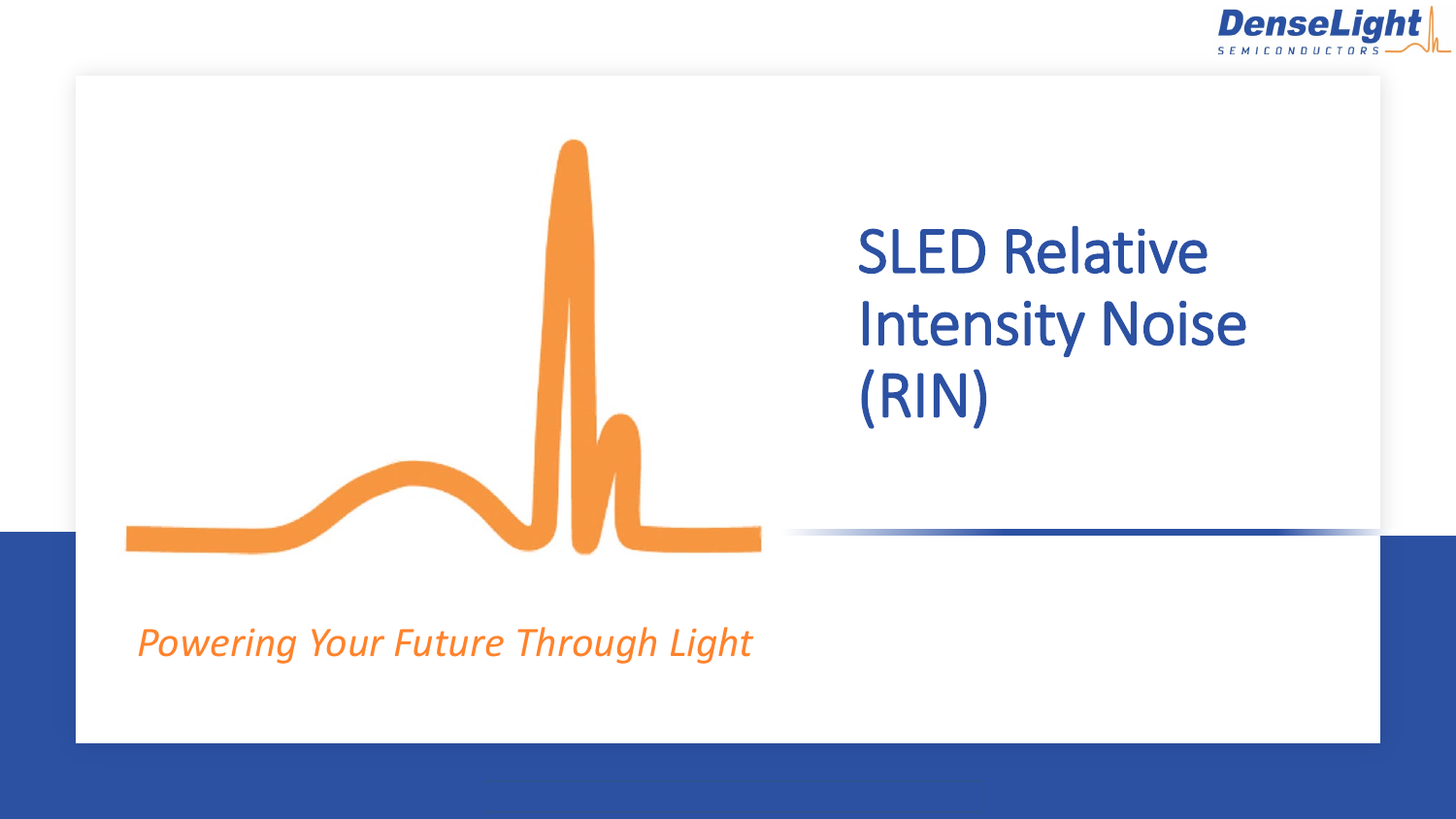## Setup





SLED driven using Keivley system TEC temperature 25degC

The system RIN is obtained as follow:

$$
RIN_{sys}^{dB/Hz} = \frac{2 \cdot \left(P_f^{dBm} - P_{avg}^{dBm}\right)}{10 \cdot \lg(RB^{Hz})}
$$

## Where

RINsys: the total RIN including SLED and the analyzer, as "RIN (System)"

Pf: power density in the measured curve

Pavg: average power over time, as "AVG PWR"

RB: is resolution bandwidth

RIN SLED: subtract the noise floor from Pf in the equation.

|      |               | <b>RIN (Laser)</b><br>- RIN (System) |     | $-$ Thermal Noise Term = $-152.03$ dB/Hz<br>Shot Noise Term $= -155.07$ dB/Hz | $-120.68$ dB/Hz<br>$= -128.67 dB/Hz$ |        |                                 | a1.5            |
|------|---------------|--------------------------------------|-----|-------------------------------------------------------------------------------|--------------------------------------|--------|---------------------------------|-----------------|
|      | RL 5.30 dBm   |                                      |     |                                                                               |                                      |        | MKR #1 FRQ 2.01                 | GHz             |
|      | तर            |                                      | OP. |                                                                               |                                      | -55.73 | dBm                             | Hz <sup>1</sup> |
|      | $5.88$ dB/DIV | AVG PWR 3.1 dBm                      |     | DPT                                                                           |                                      |        | SAMPLE                          |                 |
|      |               |                                      |     |                                                                               |                                      |        |                                 |                 |
|      |               |                                      |     |                                                                               |                                      |        |                                 |                 |
|      |               |                                      |     |                                                                               |                                      |        |                                 |                 |
| STAR | RB 3.00 MHz   | Ηz                                   |     |                                                                               |                                      |        | STOP 22.00 GHz<br>ST 733.3 msec |                 |

Typical RIN spectrum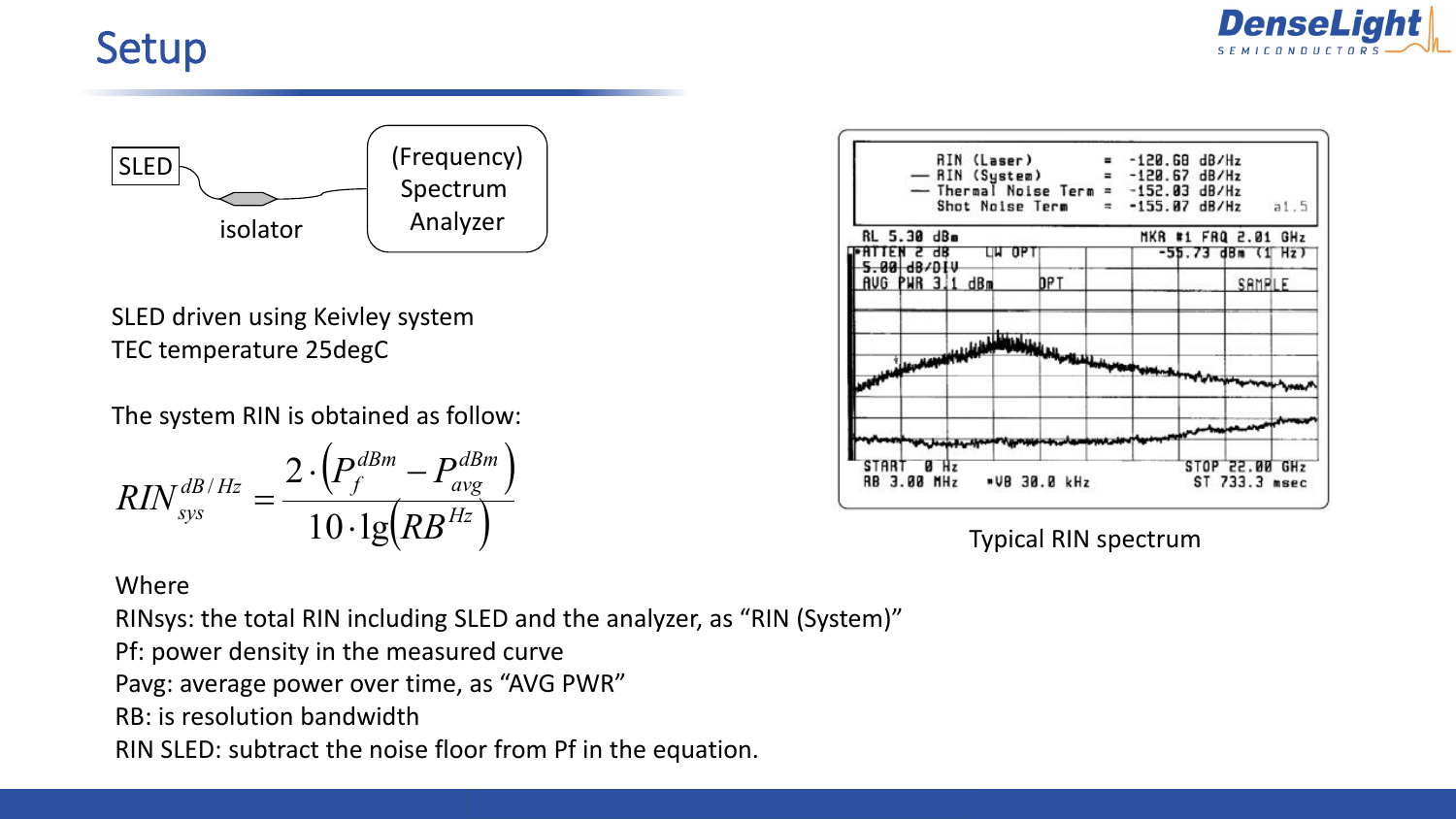

## RIN 15XXnm SLED